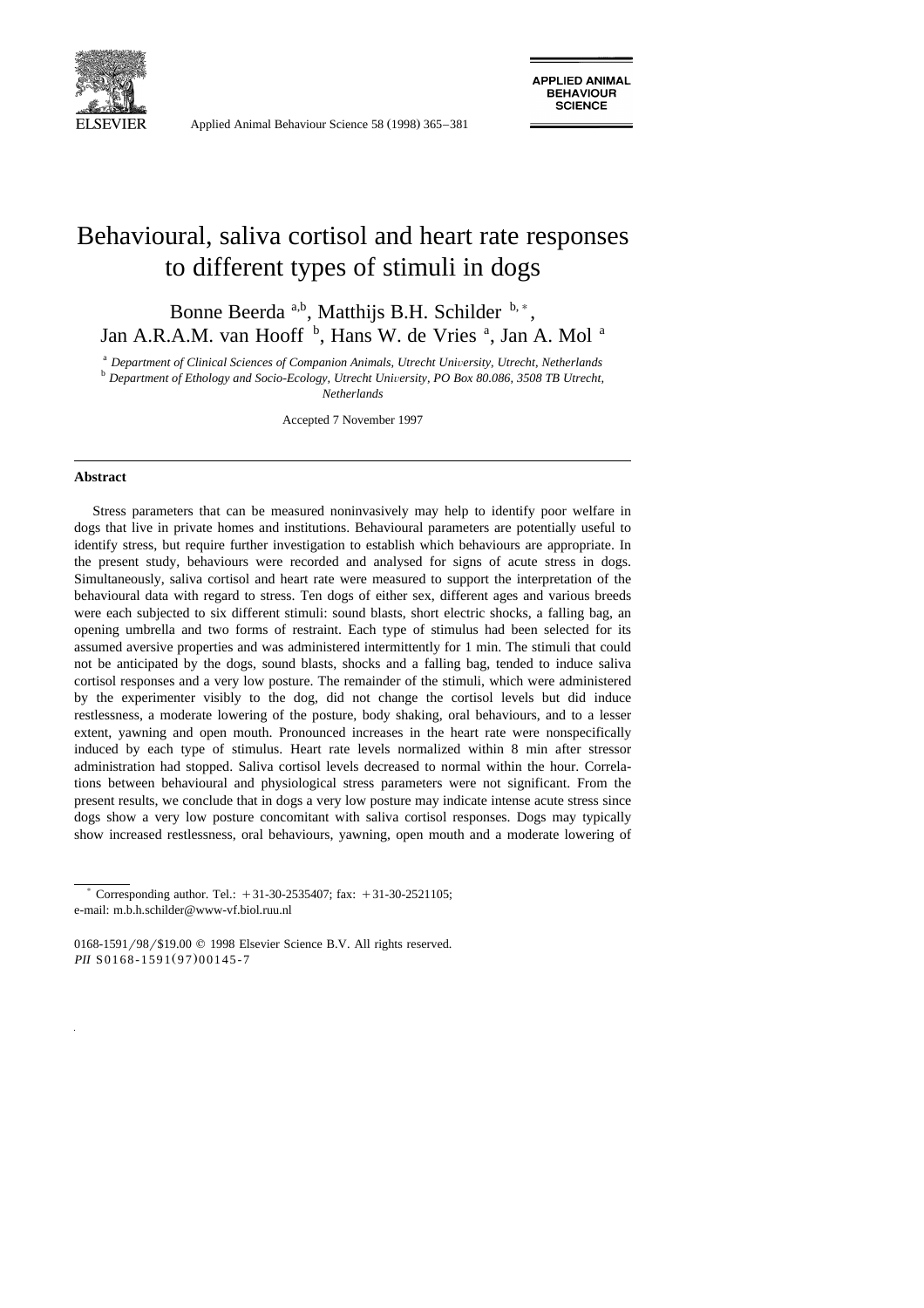the posture when they experienced moderate stress in a social setting. The nonspecific character of canine heart rate responses complicates its interpretation with regard to acute stress.  $© 1998$ Elsevier Science B.V. All rights reserved.

*Keywords:* Dog; Stress; Cortisol; Heart rate; Behaviour

# **1. Introduction**

At present, there is a growing public concern for the well-being of domesticated animals. On the one hand, housing and handling conditions of farm and laboratory animals are increasingly criticized and commended for improvement. On the other hand, such criticism of living conditions may be disputed by people whose concern is not only that of the animals' well-being, but who are also guided by, for example, economical considerations.

Discussions on issues of animal welfare will become more objective and meaningful when one can substantiate how sub-optimal living conditions are appraised by the animals that experience these. The development of methods that measure an animal's appraisal of its environment, and that may help to establish its state of welfare, is what we aim to achieve over a series of experiments. We will focus on the dog, which has received relatively little attention in the context of animal welfare.

In situations that humans perceived as undesirable, they showed behavioural and physiological indications of stress (Herbert and Cohen, 1993; Hilton, 1989; Jørgensen et al., 1990; Kathol et al., 1989a,b; Silver and Wortman, 1980). Analogous reasoning (for a discussion see Stafleu et al., 1992) leads us to assume that the same is true for dogs, and that by measuring stress one can establish if a dog perceives its environment in a negative way. For a valid assessment of stress we need to know how stress is manifested and can be measured in the dog. The present study aims to investigate the acute stress behaviour and physiology of dogs, whereas data on chronic stress will be published in separate studies.

A number of factors are known to influence stress responses and cause pronounced individual variation in stress measurements (for a review see Mason and Mendl, 1993). Especially under field conditions, where such factors are not controlled, stress measurements may vary strongly and be hard to interpret with regard to a dog's welfare status. Therefore, the assessment of welfare problems in dogs in real life situations requires stress parameters that are relatively robust and independent of those factors that cause variation between individuals. In order to identify robust parameters of acute stress, we exposed dogs to stressors without controlling those factors that are likely to cause individual variation: Ten dogs that were heterogeneous in breed, gender, age and life history, were subjected to six different types of stimuli of a more or less aversive nature.

The stimuli that were used in the present experiment included elements that have been shown to be aversive to dogs, namely restraint (Knol, 1989; Muelas et al., 1993; Rothuizen et al., 1993), loud noise (Bueno et al., 1989; Engeland et al., 1990; Gue et al., 1988, 1989a,b) electric shock (Anderson and Tosheff, 1973; Church et al., 1966; Corson, 1971; Dess et al., 1983; Koepke et al., 1984; Rothuizen et al., 1993; Solomon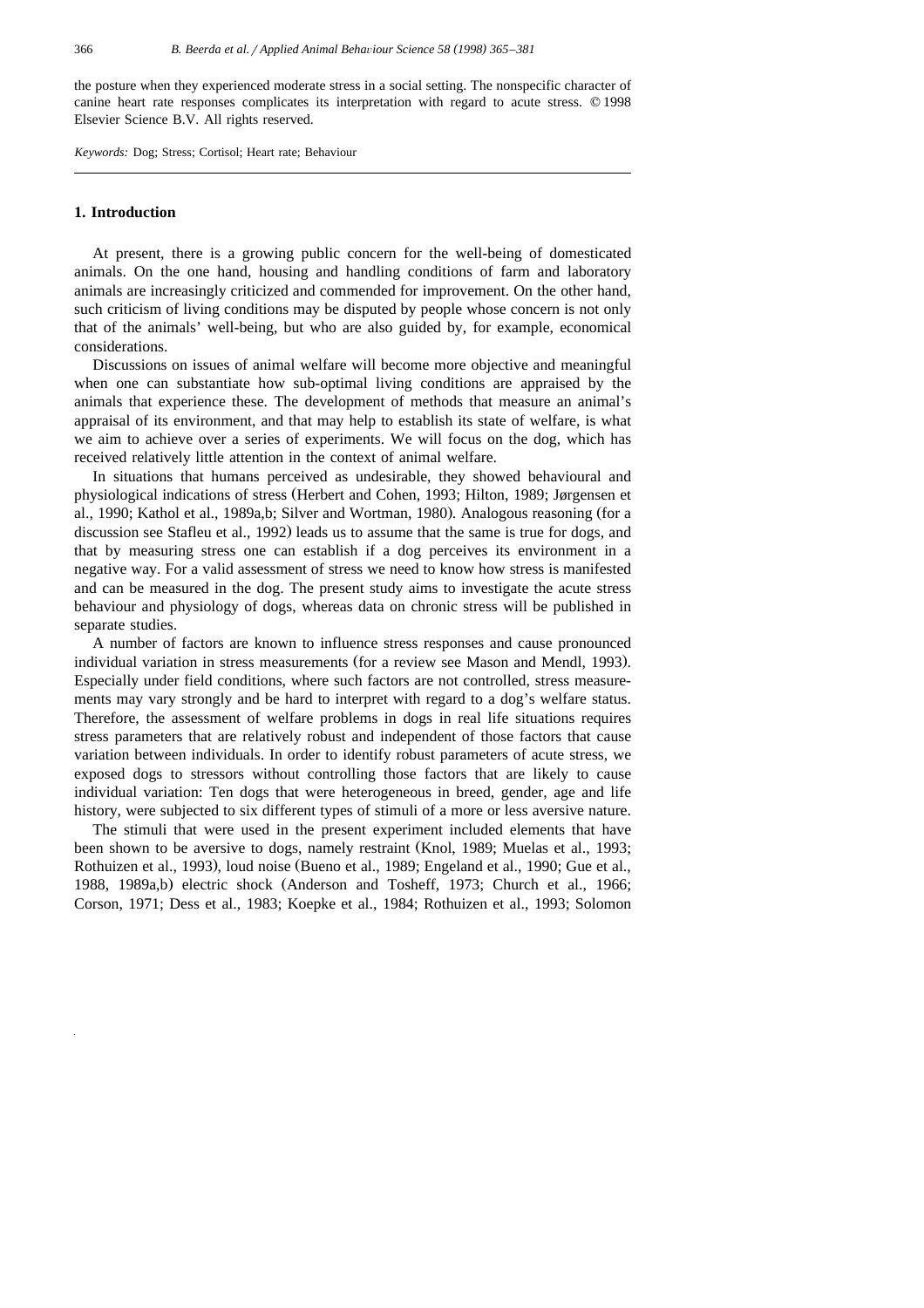and Wynne, 1953) and social punishment (Schwizgebel, 1982), and they were composed to model aversive situations occurring in the daily life of dogs.

Noninvasive sampling techniques influence the results minimally and their use is not limited to an experimental setting. Because of its non-invasive nature, measuring behavioural parameters of stress is potentially of great importance. To improve the interpretation of the behavioural data with regard to stress, we simultaneously measured saliva cortisol and heart rate. Heart rate and saliva cortisol measure the activity of two physiological systems that in dogs respond to acute stress, namely the sympathetic nervous system (Anderson and Brady, 1972; Engeland et al., 1990; Gaebelein et al., 1977; Galosy et al., 1979; Lown et al., 1973; Newton, 1969; Parrilla et al., 1990) and the hypothalamic pituitary adrenal (HPA) axis (Assia et al., 1989; Bueno et al., 1989; Clower et al., 1979; Dess et al., 1983; Engeland et al., 1990; Gue et al., 1988, 1989a,b; Knol, 1989; Palazzolo and Quadri, 1987; Rothuizen et al., 1993), respectively.

The recording of a large number of behaviours complicates the statistical validation of the present results, and gives this study an explorative character. Alternative approaches, such as using more experimental animals or investigating only a few behaviours in a series of experiments, were rejected in view of the aversive nature of the treatments.

In summary, we wanted to establish how and to what degree dogs react to aversive stimuli and to resolve to what degree stress responses in behaviour, saliva cortisol and heart rate are correlated. We also wished to find out about the speed of recovery. Our main objective was to find the most useful behavioural parameters to assess acute stress in dogs.

#### **2. Methods**

# *2.1. Animals*

Ten dogs of both sexes, different ages and various breeds were used (Table 1). The animals were randomly selected from an existing population and had a heterogeneous

| Name     | <b>Breed</b>                | Age (in years) | Gender |  |
|----------|-----------------------------|----------------|--------|--|
| Boef     | Labrador                    | 5.2            | 3      |  |
| Dusty    | Mongrel                     | 5.9            | 3      |  |
| Hannes   | Boxer                       | 7.5            | Q      |  |
| Jolanda  | Greyhound $\times$ Doberman | 13.8           | Q      |  |
| Kobus    | Beagle                      | unknown        | 8      |  |
| Nicky    | Beagle                      | 7.9            | 8      |  |
| Pat      | Greyhound $\times$ Doberman | 12.8           | 8      |  |
| Patricia | Beagle                      | 7.9            | 8      |  |
| Renee    | Groenendaler                | 7.3            | Q      |  |
| Wilma    | Beagle                      | 5.8            | Q      |  |

Table 1 Experimental subjects. Breed, age and gender of the experimental dogs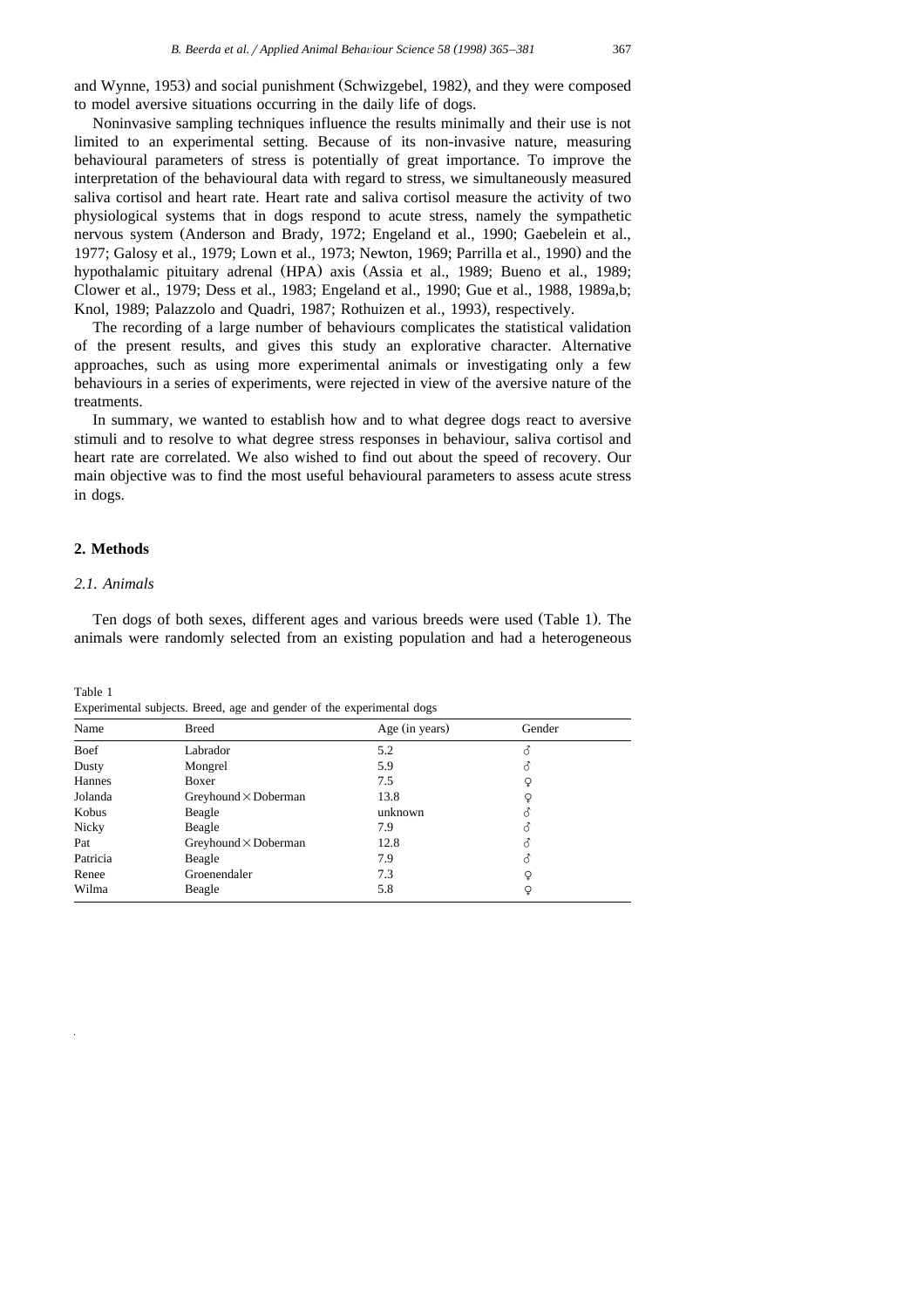history regarding experiments to which they had been subjected previously. In the year that preceded the present study none of the animals had been subjected to physiological experiments that might be expected to affect their present physiological responsiveness. The dogs were housed individually. They were allowed outside between 0700 and 1100. When outdoors, the animals were kept alone in kennels that covered approximately twice the area of their home kennels, namely  $3.6 \text{ m}^2$ . Food was provided at 0800 and water was available ad libitum.

#### *2.2. Experiments*

Preceding the experiments, the dogs were habituated to the experimental room for two days. During acclimatization and throughout the experiments the animals were housed inside the experimental room in kennels measuring  $1.45\times3.65$  m. Treatment of the animals differed from routine in that they were kept inside continuously. During two consecutive days, the dogs were subjected to six types of short lasting stimuli. Three stimuli per day were presented intermittently during 1 min and administered at 1100, 1300 and 1500. For practical reasons electric shocks were always administered as the final stimulus: The sensitive heart rate registration apparatus was detached before applying electric shocks to the dogs, since it was liable to damage from electrical currents. By administering shocks as the final stimulus we avoided the necessity to re-install the heart rate apparatus and disturb the animals. The remainder of the stimuli were administered in a random order. Consequently, the timing and sequence of the stressor presentations added variability to the stress responses, but bias was minimal.

The following stimuli were presented.

Stimulus 1 (press): The experimenter forced the dog to the floor by pushing it down on neck and back. The dog was kept it in a lying position for 20 s. The procedure was repeated after a 20 s interval.

Stimulus 2 (pull): A rope, which passed under a bar situated 10 cm above the floor, was attached to the collar of the dog and pulled for 20 s. As a result the head and fore part of the animal were forced down. After a pause of 20 s the procedure was repeated.

Stimulus 3 (umbrella): Standing inside the kennel, the experimenter pointed a folded umbrella at the dog and opened it. This procedure was performed three times with an interval of 30 s.

During the presentation of stimuli 1, 2 and 3, the experimenter was dressed in a striking outfit that consisted of a mask, hat and coat. To all of these items the same specific smell was added ('Mispoes', C&D International, Maasbree, Netherlands).

Stimulus 4 (bag): A standard sized garbage bag, filled with  $600$  g of paper, was released from its position on the ceiling in the center of the kennel. After subsequent lifting it was then released again after 30 and 60 s. The bag was attached to the ceiling before a dog was introduced into the experimental room and removed after the third fall. Its release was achieved through strings which were handled from behind a one-way screen.

Stimulus 5 (noise): A sound blast, at an intensity of  $110-120$  dB and with a duration of  $1-2$  s, was administered three times with intervals of 30 s. The sound blasts were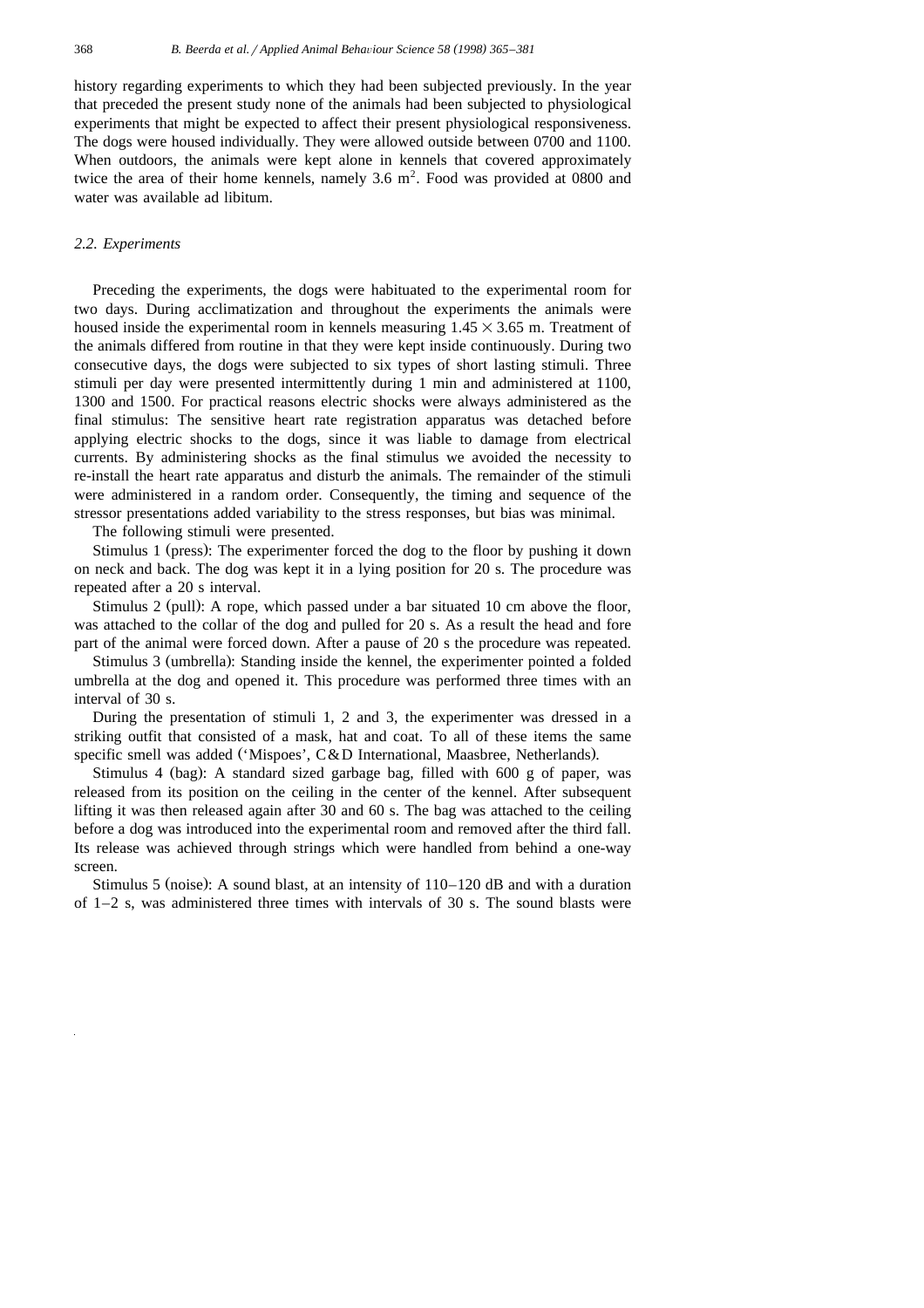produced by a fog horn  $(STEBEL KDP / 1)$  pressurized canister, 18 bar) that was handled from behind a one-way screen.

Stimulus 6 (shock): The dog was subjected to three electrical stimuli that each lasted  $1-2$  s. Shocks were telemetrically administered by using a shock collar (TT 100 A, Tri-tonics, Tuscon, AZ). The shock intensity was set at level 8 from the 15 possible levels. The exact intensity of the shocks could not be recovered. Technical data on the shock collar were refused by the manufacturer and the applied current alternated at such a high frequency that this prevented us from measuring it. The collar that generated the shock was worn by the animal from 15 min before until 10 min after the administration of the electrical stimuli.

Some of the above tests were derived from van der Borg et al. (1991), and from Tuber and Wright (unpublished report). The experiments were approved by the local ethical committee.

# *2.3. Data collection*

Computer aided behavioural observations were conducted continuously from 30 min before until 30 min after the onset of each stimulus. The following behaviours were recorded on line by using the Observer software package (Noldus Information Technology, 6702 EA Wageningen, The Netherlands):

| <b>Elors, Bonuclom</b> 's scorea in terms of the frequency of occurrence |                                                                                  |
|--------------------------------------------------------------------------|----------------------------------------------------------------------------------|
| Autogrooming                                                             | behaviours directed towards the sub-                                             |
|                                                                          | ject's own body, like scratching, lick-                                          |
|                                                                          | ing and biting-self                                                              |
| Body shaking                                                             |                                                                                  |
| Changes of the posture                                                   |                                                                                  |
| Changes of the state of locomotion                                       |                                                                                  |
| Circling                                                                 | continuous walking in short circles                                              |
| Crouching                                                                | a rapid and pronounced lowering of the<br>posture, sometimes in combination with |
|                                                                          | movements that enlarge the distance to<br>the eliciting stimulus                 |
| Defecating                                                               |                                                                                  |
| Digging                                                                  | scratching the floor with the forepaws                                           |
|                                                                          | in a way that is similar to when dogs<br>are digging holes                       |
| Drinking                                                                 |                                                                                  |
| Floor licking                                                            | the floor is licked with the tongue                                              |
|                                                                          |                                                                                  |
| Intentions to change the state of locomotion                             | initial fragments of the behaviour that                                          |
|                                                                          | dogs perform in full when they actually                                          |
|                                                                          | change from one state of locomotion to<br>another                                |
| Manipulations of the environment                                         | playful or stereotyped interactions with                                         |
|                                                                          | elements from the environment                                                    |

2.3.1. Behaviours scored in terms of the frequency of occurrence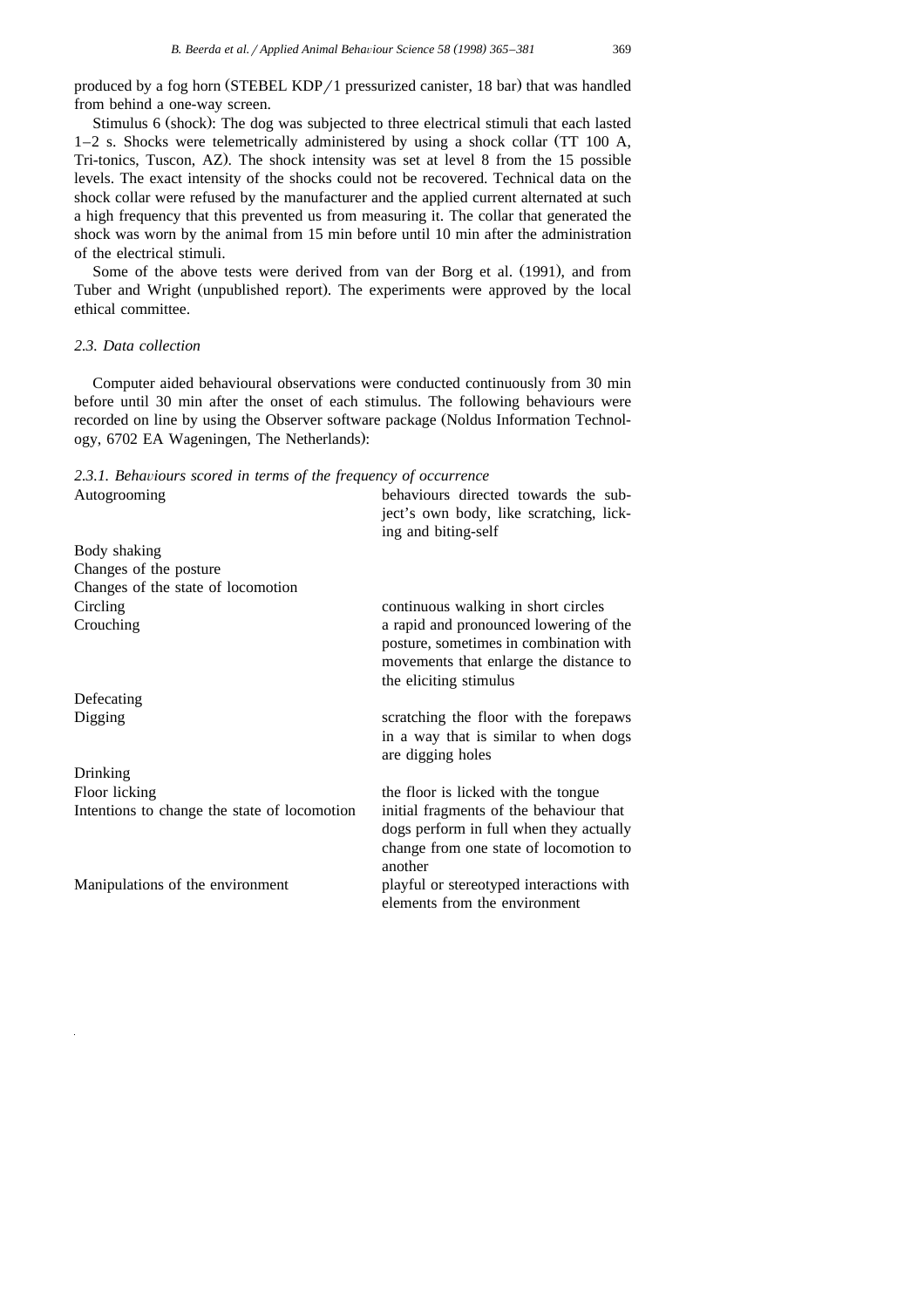| Open mouth       | the opening of the mouth                  |
|------------------|-------------------------------------------|
| Oral behaviours  | includes tongue out: the tip of the       |
|                  | tongue is briefly extended; snout lick-   |
|                  | ing: part of the tongue is shown and      |
|                  | moved along the upper lip; swallowing;    |
|                  | smacking                                  |
| Paw lifting      | a fore paw is lifted into a position of   |
|                  | approximately 45°                         |
| Sector crossings | marks on the floor subdivided the ex-     |
|                  | perimental kennel into six sectors that   |
|                  | each measured 0.88 $m^2$ ; when a dog     |
|                  | moved from one sector to another this     |
|                  | was scored as one crossing                |
| Sighing          | isolated intense expiration               |
| Stretching       | stretching of the body and limbs          |
| Urinating        |                                           |
| Vocalizing       | barking; growling: low frequency vo-      |
|                  | calizations; whining: soft, high pitched  |
|                  | vocalizations; yelping: loud (relative to |
|                  | whining), high pitched vocalizations      |
| Yawning          |                                           |

## Yawning

2.3.2. Behaviors scored as state and event

| benave to his been can also because an large                                                                                                                                                                                                       |  |  |  |  |
|----------------------------------------------------------------------------------------------------------------------------------------------------------------------------------------------------------------------------------------------------|--|--|--|--|
| the nose is moved along objects and/or clear sniffing<br>movements are exhibited                                                                                                                                                                   |  |  |  |  |
| an increased frequency of inhalation and exhalation often                                                                                                                                                                                          |  |  |  |  |
| in combination with the opening of the mouth                                                                                                                                                                                                       |  |  |  |  |
| repetitive wagging movements of the tail                                                                                                                                                                                                           |  |  |  |  |
| a clear shivering of the body                                                                                                                                                                                                                      |  |  |  |  |
|                                                                                                                                                                                                                                                    |  |  |  |  |
|                                                                                                                                                                                                                                                    |  |  |  |  |
|                                                                                                                                                                                                                                                    |  |  |  |  |
|                                                                                                                                                                                                                                                    |  |  |  |  |
|                                                                                                                                                                                                                                                    |  |  |  |  |
|                                                                                                                                                                                                                                                    |  |  |  |  |
| Standing up against the walls                                                                                                                                                                                                                      |  |  |  |  |
|                                                                                                                                                                                                                                                    |  |  |  |  |
|                                                                                                                                                                                                                                                    |  |  |  |  |
| the breed specific posture as shown by dogs under neutral<br>conditions, but in addition the tail is positioned higher, or<br>the position of the head is elevated and the ears are pointed<br>forwards, or the animal is standing extremely erect |  |  |  |  |
| the breed specific posture shown by dogs under neutral<br>conditions                                                                                                                                                                               |  |  |  |  |
| from three features: a lowered position of the tail (com-                                                                                                                                                                                          |  |  |  |  |
|                                                                                                                                                                                                                                                    |  |  |  |  |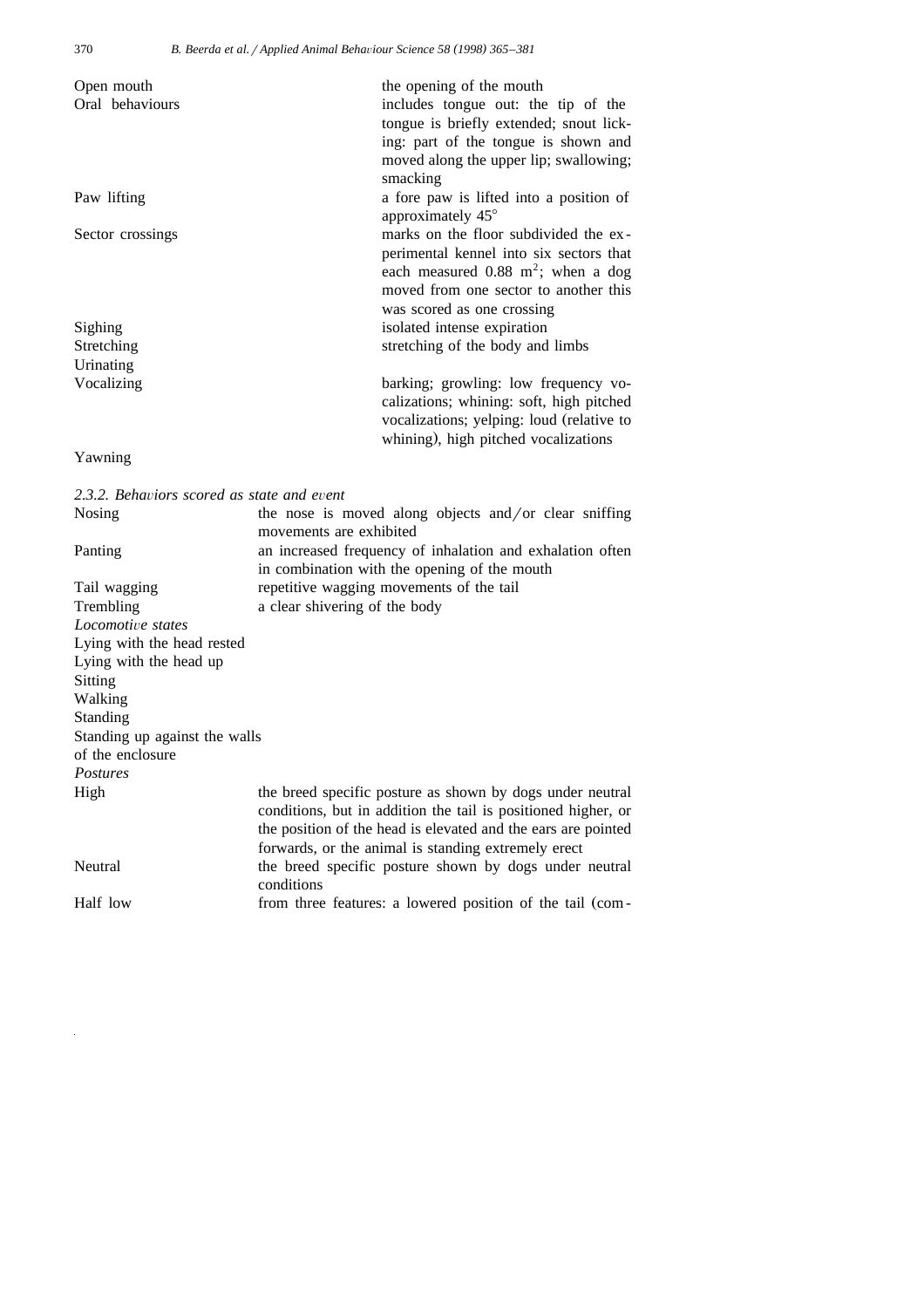|          | pared to the neutral posture), a backward positioning of the |
|----------|--------------------------------------------------------------|
|          | ears and bent legs, two are exhibited                        |
| Low      | the position of the tail is lowered, the ears are positioned |
|          | backwards and the legs are bent                              |
| Very low | a low posture, but now the tail is curled forward between    |
|          | the hind legs                                                |

Depending on the type of behaviour the frequency or duration of its occurrence was recorded. All observations were made by one and the same person and conducted from behind a one-way screen.

Saliva samples were taken at 30 and 15 min before and 10, 15, 20, 30, and 60 min after the onset of a stimulus and assayed for cortisol. Prior to the taking of a sample, a few pellets of citric acid were given to the animals to stimulate their saliva flow. The saliva was collected by gently rotating two cotton buds in the dogs' cheek pouches, and recovered by using the Salivette system ('Sarstedt', 4870 AA Etten-Leur, Netherlands). Salivettes were centrifuged (3000 rpm,  $10^{\circ}$ C) for 10 min. Samples were stored at  $4^{\circ}$ C and assayed within five days of collection.

Before 0900 on the first experimental day, dogs were equipped with a heart-rate registration apparatus (Holter Monitoring System, Biosensor, Maple Grove MN 55369, 6900 Wedgewood). In order to obtain electrocardiograms, five electrodes (Medi-Trace, Graphic Controls Canada, Ontario, Canada) were attached to the animals. Data were stored in a unit that was mounted in a jacket worn by the dogs. Animals were previously accustomed to wearing this jacket during the two days of habituation to the experimental room. Throughout the first experimental day, and until 1400 on the second experimental day, heart rates were recorded continuously. One hour before electric shocks were administered, the heart rate registration equipment was detached.

#### *2.4. Determinations*

Quantitative measurements of saliva cortisol were established in a solid-phase  $^{125}$ I radio immunoassay (Diagnaostic Products, Los Angeles, CA). The performance deviated from standard procedures in that calibrators were diluted into the range of 1.38–138 nmol/l and 200  $\mu$ l of each sample was incubated for 2 h at a temperature of 37°C. The mean intra- and inter-assay coefficients of variation were 7.4% and 11.7%, respectively. Samples collected from one individual were assayed together.

# *2.5. Data processing*

The duration of the behaviours was expressed as a percentage of the observation time; frequency scores were analysed as such. To assess the effects of the stimulus, a subject's behaviour during the 10 min preceding a stimulus was compared to its behaviour during the first 10 min after the onset of the stimulus. Responses were expressed as the post stimulus scores minus the pre stimulus scores.

Cortisol values in saliva samples collected 30 and 15 min before stimulus administration were averaged and regarded as basal levels. The remainder of saliva samples were used to establish cortisol peak values and area under the response curves (AURC's). For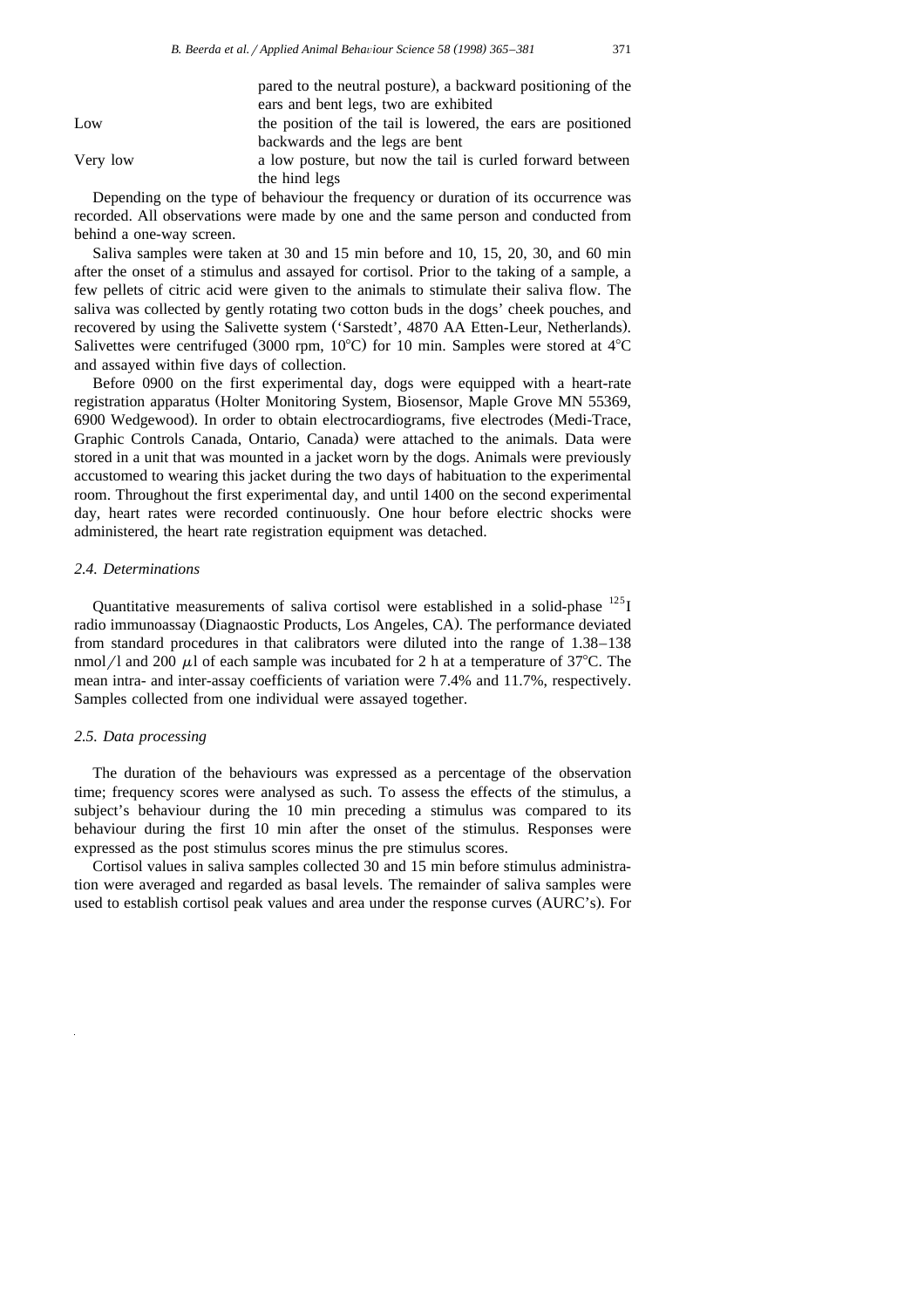two dogs, small sample volumes and filthy saliva caused a high percentage of missing values ( $\geq$  15%). Cortisol data on these animals were omitted from further analysis.

Heart rates in beats per minute (BPM) were established by counting the number of heart beats within a 12 s time window and multiplying it by five. Over a period from 30 s before up to 300 s after the start of a stimulus, the 12-s time window was shifted repeatedly by 3 s. Heart rate responses were expressed as maximum values and AURC's. To assess the recovery of the heart rate, the mean undisturbed heart rate for each subject was added to the associated standard deviation. Heart rates were considered to be normalized from the moment that they declined below this sum value and remained there for more than 1 min. When the heart rate did not normalize before the collection of the first saliva sample (at  $10$  min after the onset of a stimulus), the moment of recovery was set at 600 s. Heart rates that were recorded before a bag had been dropped or noise had been administered (stimuli that could not be anticipated by the dogs) were used to establish the undisturbed heart rate.

#### *2.6. Statistical analysis*

Analyses of variance (ANOVA's) for repeated measurements were used to investigate if stimuli induced behavioural responses (stimulus effects), to determine if responses depended on the type of stimulus that had been administered (stimulus  $\times$  type of stimulus effects), and, when this was the case, to identify which stimuli differed with regard to the responses that they induced. Significance by chance, due to multiple testing of the various stimulus combinations, was controlled for through Bonferonni corrections. Error rates were not corrected for the number of behaviours that had been studied. A logarithmic transformation was used to normalize the behavioural data. Deviation from sphericity assumption of the data was controlled by correcting the Univariate *F*-statistic with the Huynh–Feldt epsilon adjusted degrees of freedom.

Raw data on saliva cortisol and heart rate were analysed by the statistical techniques and procedures as described above. Missing saliva cortisol values (2%) were replaced by the mean saliva cortisol concentration for the remainder of the animals.

Spearman rank correlations were calculated to identify linear relationships between responses in behaviour, saliva cortisol and heart rate. Data are presented as mean values  $\pm$  SEM

## **3. Results**

# *3.1. Beha*Õ*ioural responses*

Stimulated dogs showed behavioural responses that, for some behaviours, differed between the types of stimuli that had been administered. Table 2 summarizes the behaviours that the dogs typically performed after stimulation, or that they omitted. In short, upon stimulation the dogs performed more body shaking, crouching, oral behaviours, nosing and yawning. Animals were more active in that they spent less time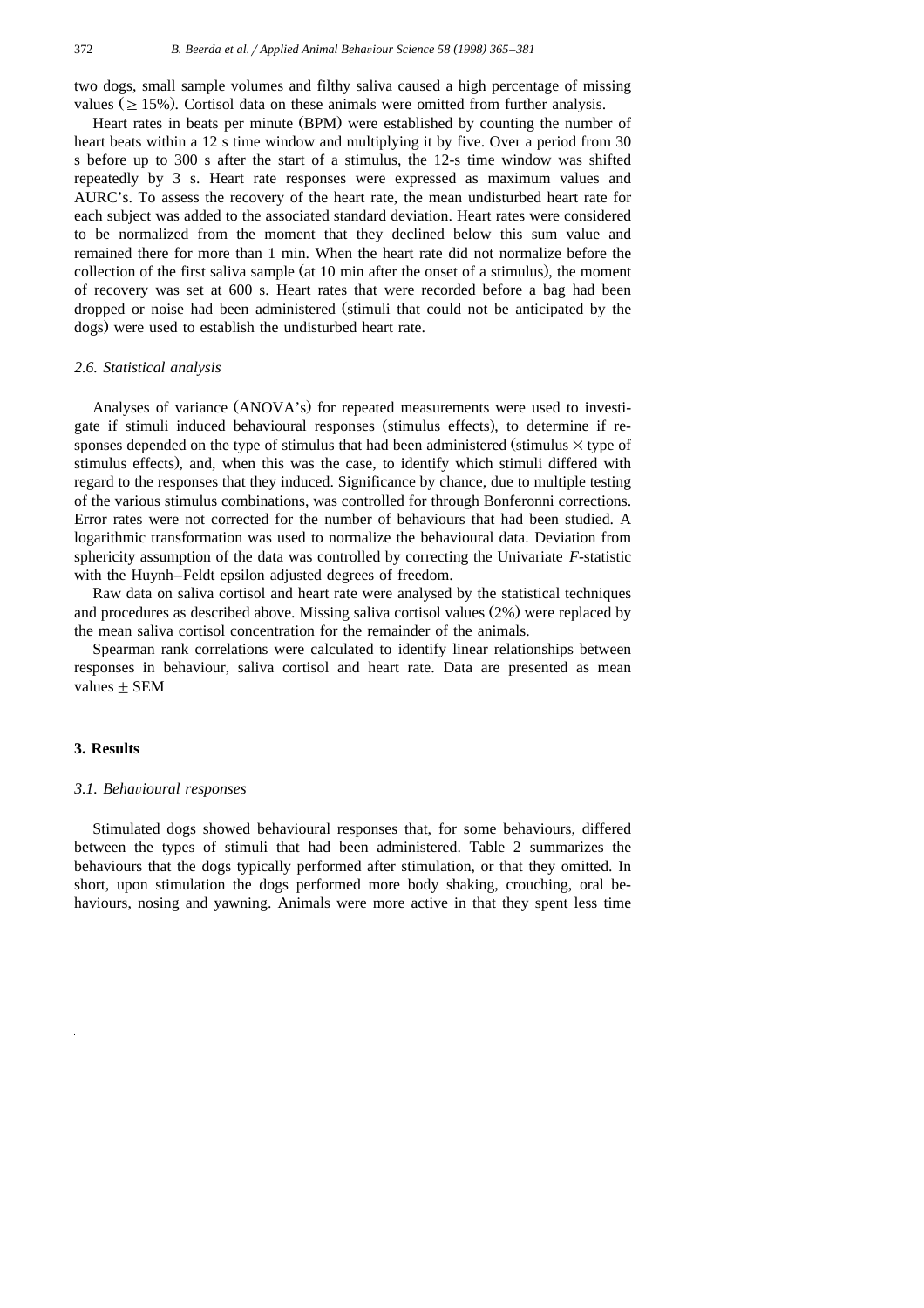| Table 2                                             |  |
|-----------------------------------------------------|--|
| Behavioural responses to different types of stimuli |  |

|                               | $P$ -values<br>Stimulus / stimulus<br>$\times$ type of stimulus | Stimuli                  |                           |                              |                             |                             |                             |
|-------------------------------|-----------------------------------------------------------------|--------------------------|---------------------------|------------------------------|-----------------------------|-----------------------------|-----------------------------|
|                               |                                                                 | Press                    | Pull                      | Umbrella                     | <b>Bag</b>                  | Noise                       | Shock                       |
| Behaviours recorded as events |                                                                 |                          |                           |                              |                             |                             |                             |
| body shaking                  | 0.002 / 0.003                                                   | $1.0 \pm 0.4^{ab}$       | $1.1 \pm 0.3^{\text{a}}$  | $0.3 + 0.2^{ab}$             | $0 + 0.1^b$                 | 0 <sup>b</sup>              | $-0.1 \pm 0.1^b$            |
| crouching                     | 0.048/0.325                                                     | $\Omega$                 | $\Omega$                  | $0.2 + 0.2$                  | $0.1 \pm 0.1$               | $0.3 \pm 0.2$               | $0.2 \pm 0.1$               |
| $c.s.1.*$                     | 0.007/0.014                                                     | $12.8 \pm 5.5^{ab}$      | $16.3 \pm 4.4^{\text{a}}$ | $14.8 \pm 6.9$ <sup>ac</sup> | $2.9 \pm 2.1^{bd}$          | $1.5 \pm 1.2$ <sup>cd</sup> | $0.4 \pm 2.6$ <sup>cd</sup> |
| open mouth                    | 0.076/0.036                                                     | $0.5 \pm 0.3$            | $0.4 + 0.3$               | $0.6 + 0.3$                  | $-0.2 + 1.3$                | $\Omega$                    | $\Omega$                    |
| oral behavior                 | 0.013/0.019                                                     | $11.5 \pm 3.1^{\circ}$   | $7.1 \pm 3.5^{ab}$        | $5.3 \pm 2.7$ <sup>ab</sup>  | $2.1 \pm 2.8$ <sup>ab</sup> | $2.0 + 1.4^b$               | $1.0 \pm 2.1^{\rm b}$       |
| sector crossings              | 0.005 / 0.004                                                   | $14.8 \pm 6.5^{ab}$      | $16.7 \pm 5.9^{ab}$       | $17.5 \pm 8.3^{\rm a}$       | $2.1 \pm 0.7^{\rm abc}$     | $-0.4 \pm 0.4^{\circ}$      | $1.9 \pm 1.9^{\rm bc}$      |
| yawning                       | 0.009/0.056                                                     | $0.6 \pm 0.2$            | $\theta$                  | $0.3 \pm 0.2$                | $0.1 \pm 0.2$               | $\theta$                    | $\mathbf{0}$                |
|                               | Behaviours recorded as states                                   |                          |                           |                              |                             |                             |                             |
| nosing                        | 0.002 / 0.080                                                   | $3.3 \pm 1.6^{ab}$       | $4.4 \pm 1.5^{ab}$        | $4.7 \pm 2.9^{ab}$           | $1.5 \pm 0.5^{\text{a}}$    | $0.7 + 0.4^{ab}$            | $0.1 \pm 0.2^{\rm b}$       |
| Locomotive states             |                                                                 |                          |                           |                              |                             |                             |                             |
| lying (with head rested)      | 0.000/0.788                                                     | $-11.2 \pm 17.8$         | $-36.8 \pm 11.2$          | $-39.3 \pm 13.7$             | $-37.7 \pm 9.9$             | $-30.0 + 15.0$              | $-23.7 \pm 15.4$            |
| standing                      | 0.022 / 0.146                                                   | $2.1 + 14.5$             | $29.1 + 15.8$             | $30.7 \pm 14.7$              | $21.1 \pm 12.1$             | $18.4 + 12.6$               | $15.2 \pm 13.8$             |
| walking                       | 0.004 / 0.004                                                   | $8.6 + 4.0^{\text{abc}}$ | $9.7 + 3.3^{ab}$          | $12.5 \pm 6.3^{\rm a}$       | $1.5 \pm 0.4$ <sup>cd</sup> | $0.3 \pm 0.2$ <sup>d</sup>  | $1.1 \pm 1.2^{bcd}$         |
| Postures                      |                                                                 |                          |                           |                              |                             |                             |                             |
| neutral                       | 0.000 / 0.185                                                   | $-13.5 \pm 9.2$          | $-17.4 \pm 10.9$          | $-30.7 \pm 13.2$             | $-41.1 \pm 10.6$            | $-24.0 \pm 14.1$            | $-17.2 \pm 12.7$            |
| low                           | 0.030/0.470                                                     | $1.9 \pm 1.5$            | $1.0 \pm 0.8$             | $7.5 \pm 3.4$                | $2.9 \pm 2.3$               | $9.3 \pm 9.0$               | $7.4 \pm 7.5$               |
| very-low                      | 0.120 / 0.042                                                   | $0.5 \pm 0.5$            | $0.3 \pm 0.3$             | $0.9 \pm 0.9$                | $5.2 \pm 4.2$               | $18.9 \pm 11.5$             | $10.8 \pm 9.9$              |

Presented are the behaviours that dogs performed more or less (-) in response to acute stimuli (*P*-values < 0.05 for stimulus effects), or that changed in opposite directions after different types of stimuli ( $P$ -values < 0.05 for stimulus  $\times$  type of stimulus effects).

In columns 3 to 8 the mean behavioural responses  $(\pm$  SEM,  $n = 10)$  are given for six different types of stimuli.

Responses are expressed as the behavioural scores in the first 10 min after <sup>a</sup> stimulus minus the scores in the 10 min preceding <sup>a</sup> stimulus.

Behaviours were recorded as states or events and expressed as frequency/10 min or percentages of the observation time, respectively.

Different stimuli induced different responses  $(P < 0.05)$  in the same behaviour when behavioural responses do not share a common letter in their code (superscript).

Error rates for contrasts between stimuli were Bonferonni corrected for multiple testing between stimuli, but not for the number of behaviours that were recorded. ) Changes from one state of locomotion to another.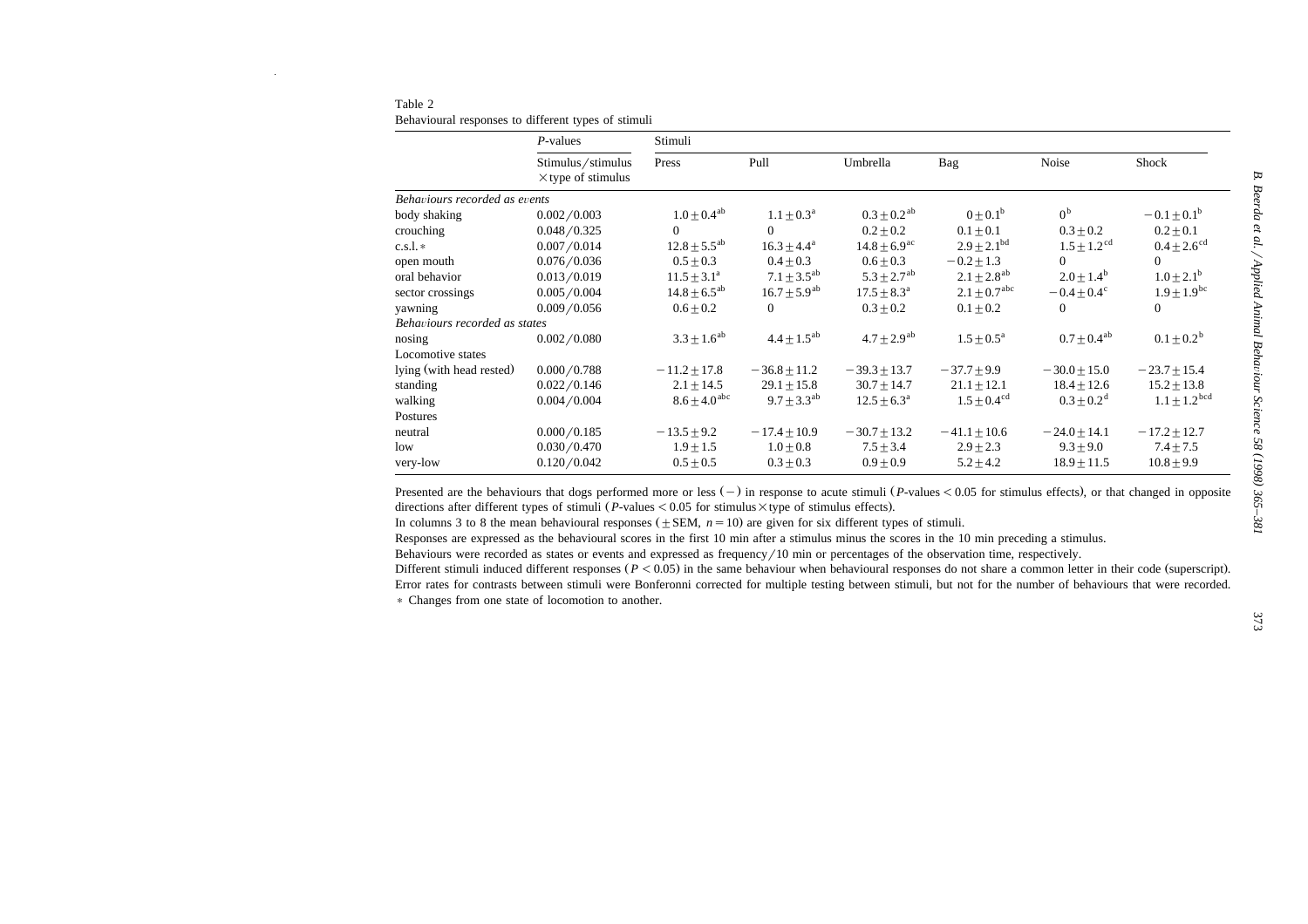lying with their heads rested and more time walking and standing. Concomitantly, they changed more often from one state of locomotion or sector to another. After the stimulus, the posture of the dogs tended to shift from neutral to the lower postures. Activities and performances of body shaking and oral behaviours were typically increased after the stimuli 'pull', 'umbrella' and 'press', which all involved the visible interference by the experimenter. Very low postures were shown by only some dogs and typically in response to loud noise and, to a lesser extent, electric shocks and a falling bag. Due to the individual variation, the mean lowering of the posture in response to loud noise was not statistically different from those that occurred after other stimuli.

#### *3.2. Sali*Õ*a cortisol responses*

Saliva cortisol measurements are presented graphically in Fig. 1. In response to the stimuli 'press' and 'umbrella', saliva cortisol values remained unchanged compared to basal levels (on average 6.0 nmol/l). Significant rises in saliva cortisol were found at  $t = +10$ , 15, 20 and 30 min, when dogs were exposed to sound blasts. Ten minutes after being shocked or confronted with a falling bag, the dogs showed similar levels as when being exposed to loud noise, namely  $13 \text{ nmol}/1$ . However, a pronounced variation between individuals rendered these cortisol responses nonsignificant. Only when expressed as AURC's, were noise-induced saliva cortisol responses significantly higher in comparison with responses elicited by the stimuli 'umbrella' and 'bag'. Differences with cortisol responses induced by 'press' and 'shock' were nearly significant  $(P = 0.06)$ . After the stimulus 'pull' (Fig. 2a), mean levels of saliva cortisol reached a maximum of



Fig. 1. Mean saliva cortisol responses in eight dogs  $(\pm$  SEM) that were restrained by being pressed down (thin line, left frame), restrained by being pulled down (thick line, left frame), confronted with an opening umbrella (thin line, middle frame), confronted with a falling bag (thick line, middle frame), exposed to sound blasts (thin line, right frame) or exposed to electric shocks (thick line, right frame). Values at  $t=0$  min represent the mean of cortisol measurements as established at  $t = -30$  min and  $t = -15$  min. In an intermittent way the stimuli were administered between  $t=0$  min and  $t=1$  min.  $*$  Indicates the significant differences ( $P < 0.05$ ) between cortisol levels before and after treatments.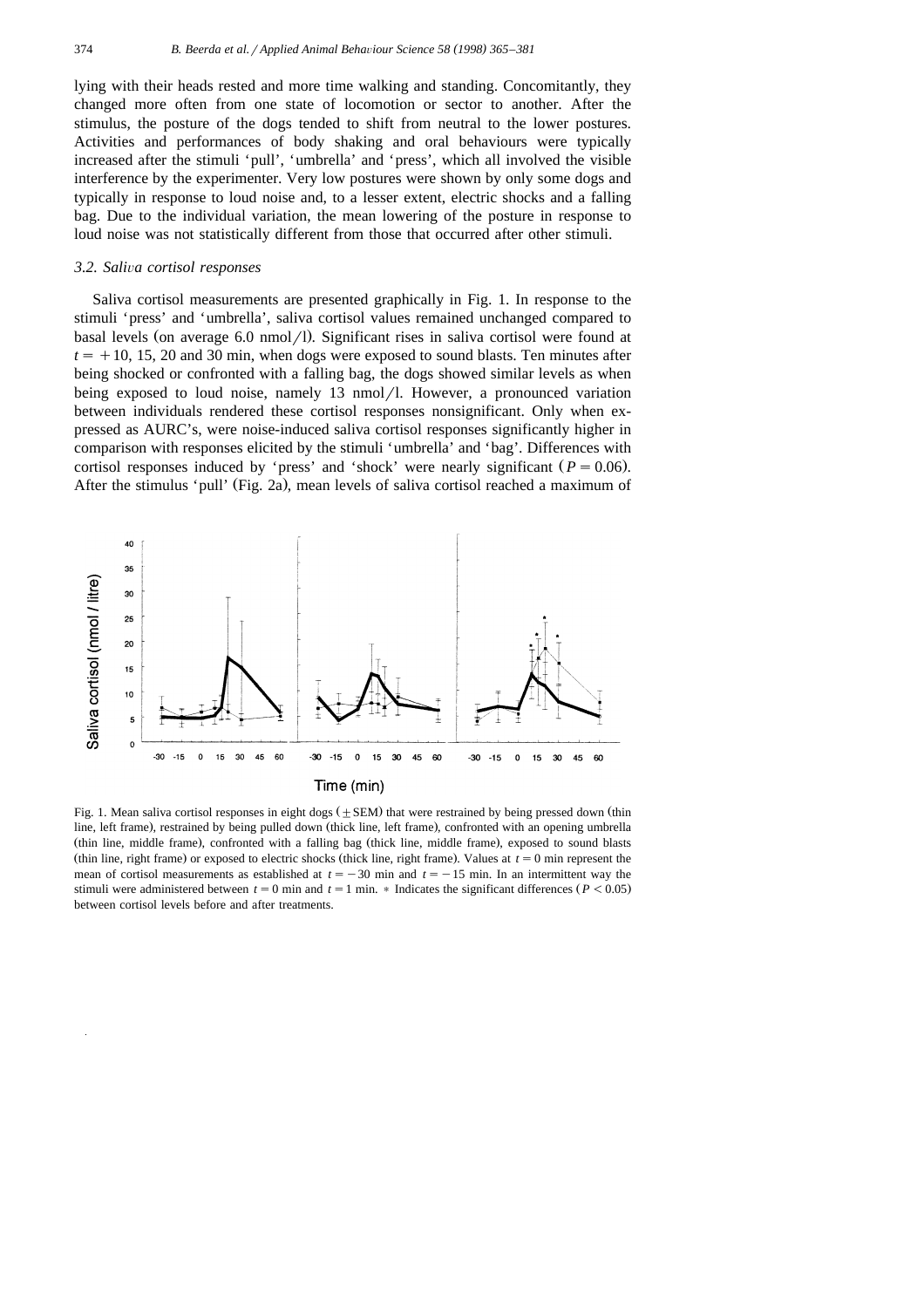

Fig. 2. (a) Mean heart rates in 10 dogs  $(+$  SEM) that were confronted with an opening umbrella (left frame), restrained by being pressed down (middle frame) or restrained by being pulled down (right frame). In an intermittent way the stimuli were administered between  $t=0$  s and  $t=60$  s (thick bars). (b) Mean heart rates in 10 dogs  $(\pm$  SEM) that were confronted with a falling bag (left frame) or exposed to three sound blasts (right frame). In an intermittent way the stimuli were administered between  $t = 0$  s and  $t = 60$  s (thick bars). Heart rate responses around  $t = 140$  s in the left frame corresponded with the removal of the bag from the experimental kennel.

 $16.7 + 12.1$  nmol/l. This was due to one dog that showed extreme levels of 100.7  $(t = +20 \text{ min})$  and 69.4 nmol/l  $(t = +30 \text{ min})$ . Maximum saliva cortisol values were on average 20.4  $\pm$  4.5, 18.7  $\pm$  6.1 and 15.5  $\pm$  4.6 nmol/1 following the presentation of loud noise, a falling bag and electric shock, respectively. In the same order of presentation, peak values were observed after a mean delay of  $16.9 \pm 2.3$ ,  $16.3 \pm 2.5$ and  $20 + 5.8$  min from the onset of the stimuli. Normalization of the cortisol levels always occurred within 60 min following the administration of a stimulus.

# *3.3. Heart rate responses*

Heart rate recordings are presented graphically in Fig. 2a and b. The mean undisturbed heart rate frequency was  $75 \pm 3$  BPM. Table 3 summarizes the heart rate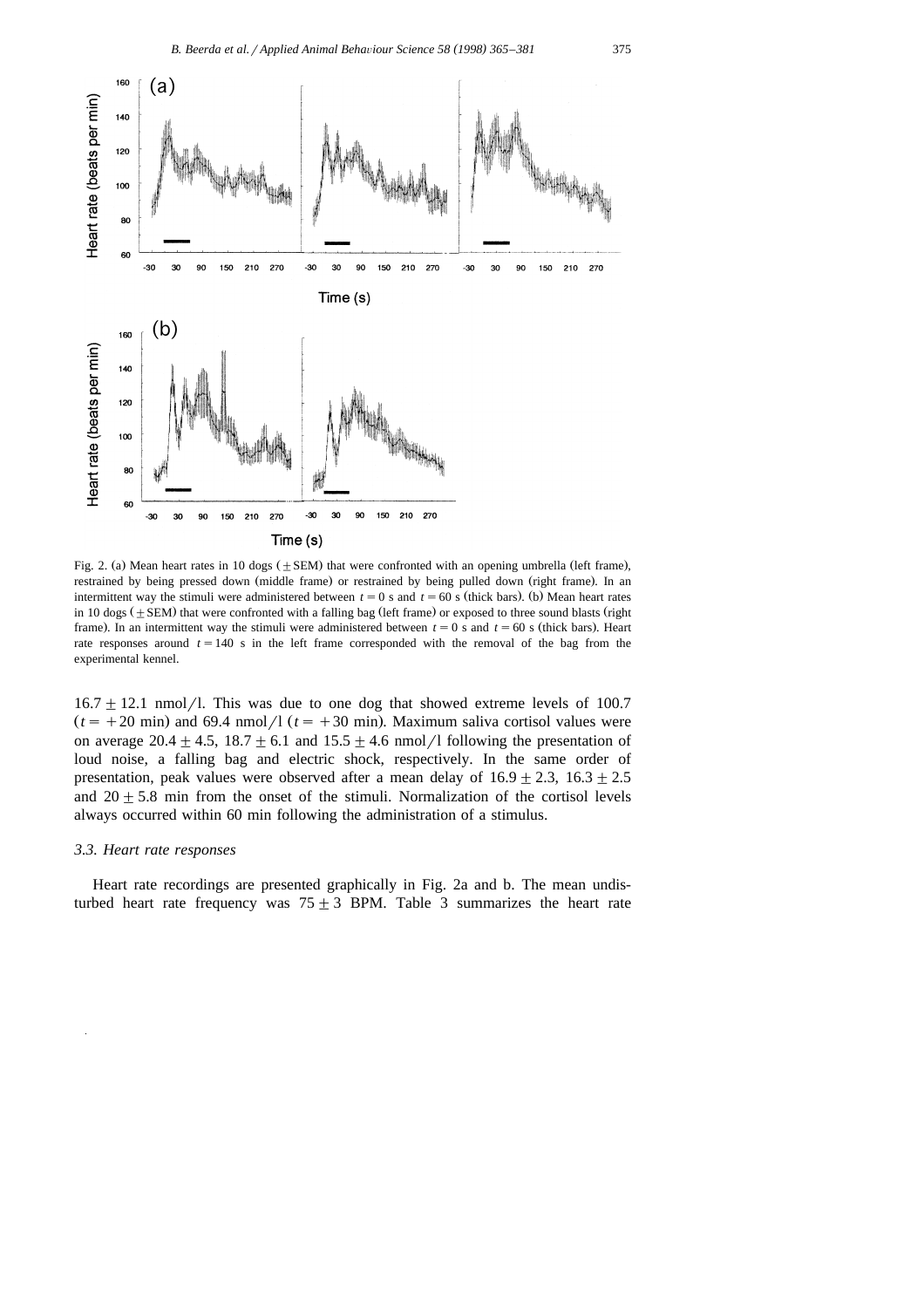| Stimulus | AURC            | Maximum heart rate | Delay of the maximum value | Time of recovery |
|----------|-----------------|--------------------|----------------------------|------------------|
| Press    | $31,593 + 1439$ | $156 + 9$          | $57 + 19$                  | $409 + 59$       |
| Pull     | $32,025 + 1587$ | $156 + 7$          | $37 + 8$                   | $416 + 56$       |
| Umbrella | $31,451 + 1203$ | $157 + 8$          | $59 + 27$                  | $506 + 40$       |
| Bag      | $30,880 + 5085$ | $183 + 20$         | $87 + 23$                  | $411 + 46$       |
| Noise    | $29,947 + 1599$ | $146 + 8$          | $86 + 12$                  | $372 + 58$       |
|          |                 |                    |                            |                  |

Table 3 Characteristics of the dogs' heart rate responses to five acute stimuli

Data are presented as mean values  $+$  SEM  $(n = 10)$ , and characterize the heart rate responses as registered during 5 min after the administration of five acute stimuli.

Area under the response curves (AURC's) are expressed in beats per minute  $(BPM) \times s$ . The maximum heart rates are given in BPM.

The time lags of the maximum heart rate relative to the onset of the stimuli and the time after which heart rates returned to base levels (the moment of recovery) are presented in seconds (s) from the onset of the stimuli.

parameters. Between stimuli, the heart rate responses, either expressed as AURC's or peak values, did not differ. The same was true for the delays after which the heart rate reached maximum values. The return of the heart rate to basal levels was significantly delayed after the opening of an umbrella in comparison to after a falling bag.

# *3.4. Correlations between beha*Õ*ioural, sali*Õ*a cortisol and heart rate responses*

Rank correlations were calculated to identify linear relationships between responses in behaviour, saliva cortisol and heart rate, but none were found that could be considered more than coincidental.

# **4. Discussion**

#### *4.1. Beha*Õ*ioural responses*

This study suggests that increased performances of body shaking, crouching, oral behaviours, yawning, restlessness and a low posture constitute behavioural indications of acute stress in dogs. Acute behavioural responses followed distinctive patterns depending on the type of stimulus that had been administered. Some of the dogs tended to show a very low posture in response to a falling bag, electric shocks and, especially, to sound blasts. Restraint and an opening umbrella, stimuli that could be anticipated and involved the presence of a human, typically induced restlessness, a moderate lowering of the posture, high levels of body shaking and oral behaviours.

Shocks, sound blasts and a falling bag may have been particularly stressful to the dogs, since these stimuli were associated with a very low posture and with an established indication of stress, namely elevated cortisol (Assia et al., 1989; Bueno et al., 1989, Clower et al., 1979; Dess et al., 1983; Engeland et al., 1990; Gue et al., 1988, 1989a,b; Knol, 1989; Palazzolo and Quadri, 1987; Rothuizen et al., 1993). The absence of responses in oral behaviours, which were increased after restraint and an opening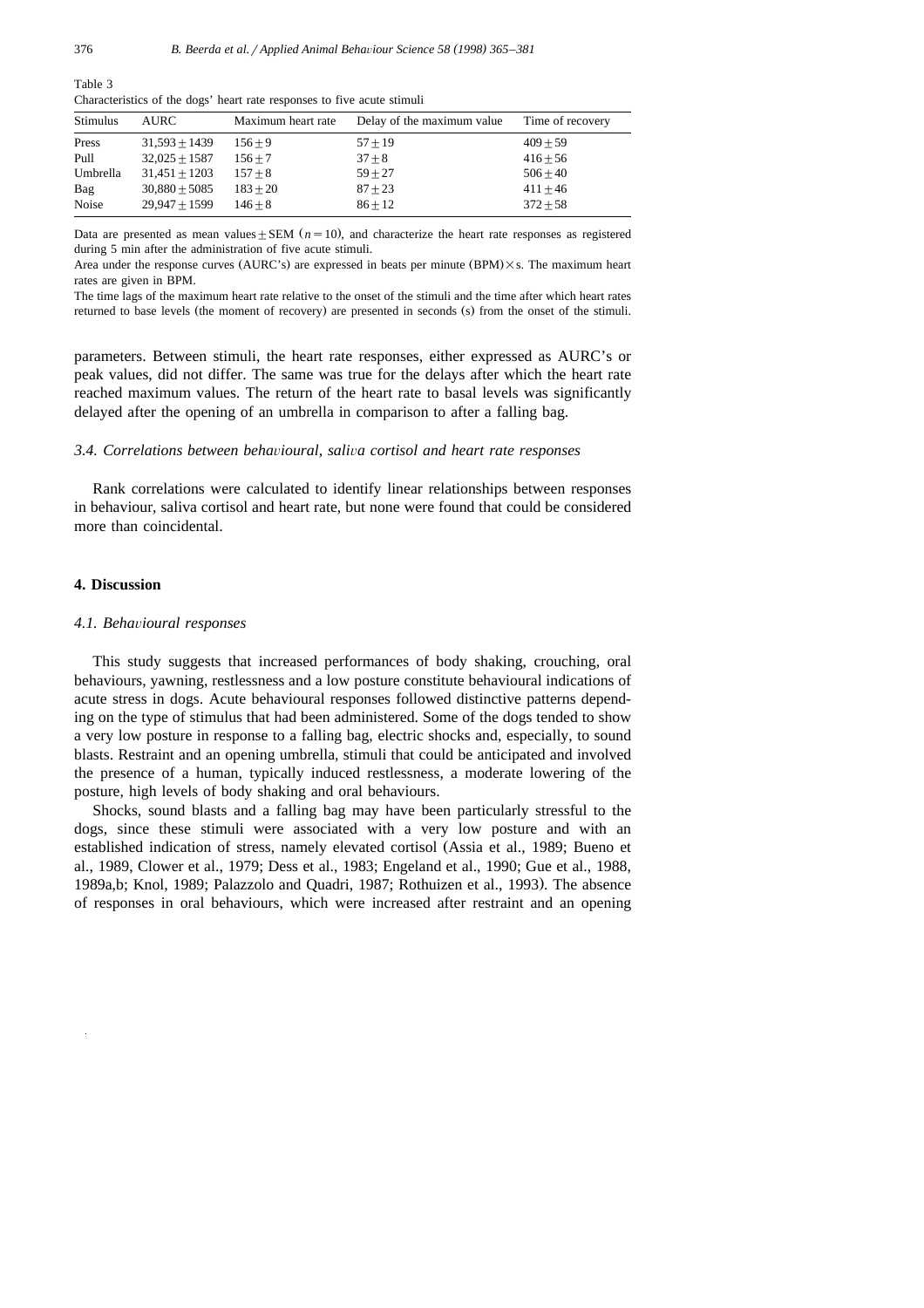umbrella, may be related to the intensity of the stimuli, but more likely resulted from the fact that these behaviours are typically performed in a social context. For example, snout licking, one of the oral behaviours, may express submission in a stressful social environment (Schwizgebel, 1982). With this in mind it is not surprising that our dogs typically showed high levels of oral behaviours when stimuli involved the presence of the experimenter. The foregoing could implicate that increased performances of oral behaviours represented a motivational state to perform submissive behaviours rather than that stress per se was the cause.

Lowered posture and restlessness, here indicated by high levels of walking, nosing and changing from one state of locomotion or sector to another, also occur when dogs are subjected to harsh training methods (Schwizgebel, 1982) or anticipate signalled shock avoidance trials (Solomon and Wynne, 1953), respectively. Yawning has been associated with psychological tension or mild stress in primates (Deputte, 1994).

The results on body shaking present some difficulties regarding their interpretation. The dogs showed increased body shaking in response to the stimuli that involved human interference. Possibly, the leaving of the experimenter at the end of a stimulus functioned as a safety signal, and body shaking should be interpreted as a sign of relief rather than stress. In a more direct interpretation body shaking may have functioned to rearrange the dogs' coat when this had been disturbed by human action. This assumption is supported by the relatively low performance of body shaking when dogs were subjected to stimuli not involving human interference or when human interference did not include handling (during the stimulus 'umbrella').

Earlier studies on stressed dogs have reported on increased vocalizing, panting, paw lifting and trembling (Corson, 1971; Schwizgebel, 1982; Solomon and Wynne, 1953). We observed that some dogs showed increased paw lifting and trembling upon stimulation (nonsignificant results), but found no indications that increased vocalizing or panting signals acute stress in dogs.

## *4.2. Sali*Õ*a cortisol responses*

In Section 4.1 we discussed how a dichotomy in the pattern of response behaviour originated from the fact that some stimuli were administered in a social context and could be anticipated, whereas others were of an opposite nature. These two characteristics also predicted if a stimulus induced cortisol responses. Saliva cortisol responses were only detectable after sudden nonsocial stimuli, namely shocks, sound blasts and a falling bag. In view of the classical experiments in stressed rats (Weiss, 1972), the predictability of the present stimuli will have been a predominant factor in modulating the saliva cortisol levels. Opposing views may rise from the earlier finding that the controllability of electric shocks, and not their predictability, significantly modulated the direct plasma cortisol responses in dogs (Dess et al., 1983). However, the latter study did report higher mean cortisol responses after unpredictable shock than after predictable shock; responses of 374% compared to 291%, respectively. Although the difference in cortisol response was not statistically significant, the results by Dess et al. (1983) do not contradict the importance of the predictability of stimuli.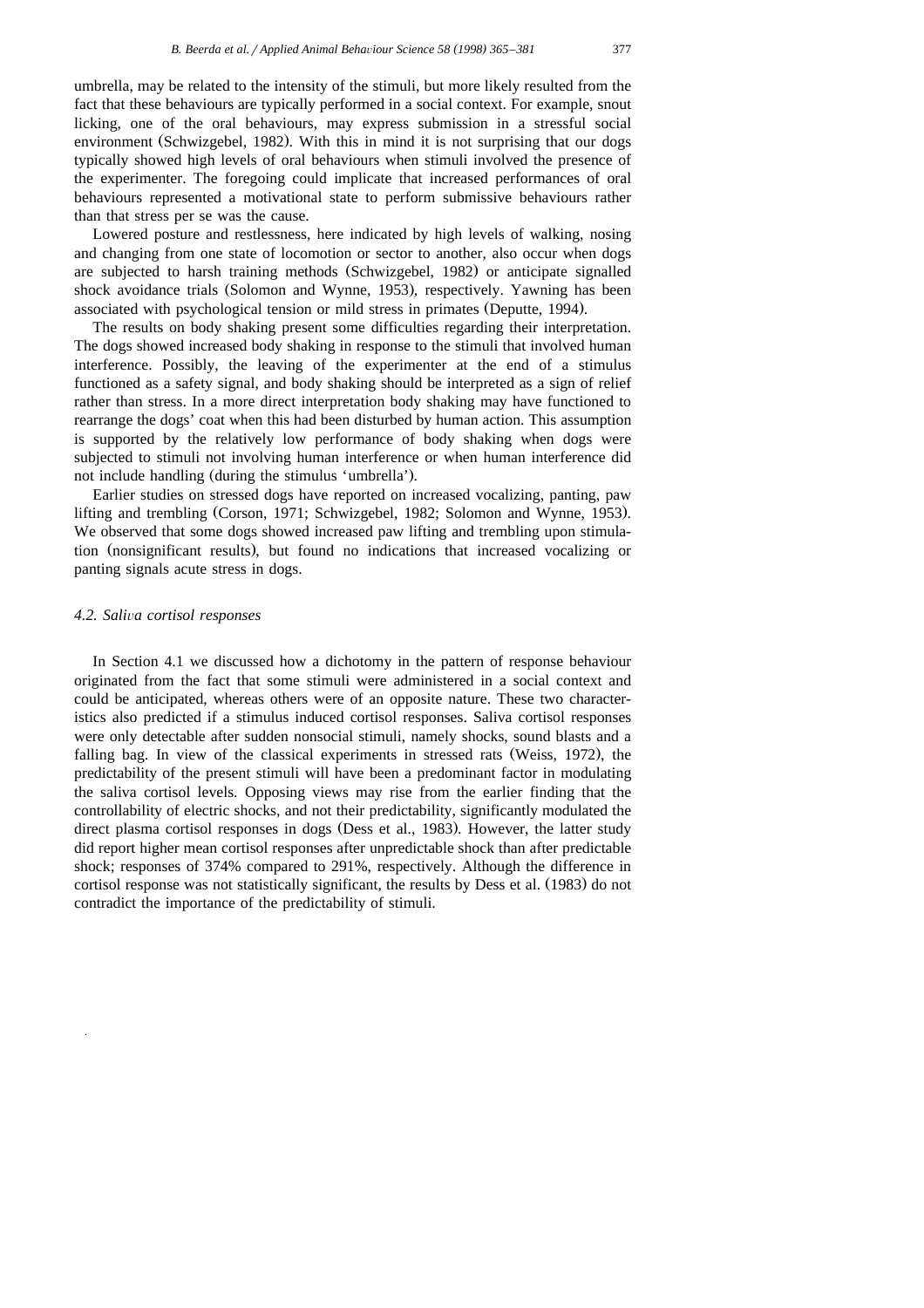The absence of saliva cortisol responses to restraint and an opening umbrella may have had other causes than only the fact that these stimuli could be anticipated. In spite of the outfit worn by the experimenter the presence of a possibly still familiar human may have exerted a stress reducing influence on the dogs (Lynch and McCarthy, 1969; Murphree et al., 1967). Also, the exit of the experimenter at the end of a stimulus presentation may have functioned as a safety signal, and may have shortened the stress period.

## *4.3. Heart rate responses*

Contrary to the behavioural and saliva cortisol responses, heart rate responses (expressed as AURC's or peak values) occurred nonspecifically to each type of stimulus. Together with the heart rate responses that the dogs showed when they were merely approached by the experimenter, namely, before the onset of restraint or an opening umbrella and during the removal of a bag from the experimental kennel (see Fig. 2a and b), this suggests that the heart rate responds readily during arousal but cannot be used to distinguish between different types and/or levels of stress. Taking into account that similar heart rate responses have been reported in dogs that were subjected to shock avoidance tasks or food tasks (Anderson and Brady, 1972), heart rate increases should best be regarded as general responses to possibly meaningful events, irrespective of whether these are appreciated as positive or negative.

The mean heart rate increased from 75 BPM during undisturbed conditions to a maximum of 160 BPM when dogs were stimulated. Dogs that are subjected to electric shock (Anderson and Tosheff, 1973; Church et al., 1966; Gaebelein et al., 1977), hyperthermia (Hanneman et al., 1977) and loud noise (Engeland et al., 1990; Gue et al., 1987), may show heart rate responses of  $+20\%$  up to  $+75\%$ . However, pronounced differences in the reported control levels, which range from 80 BPM up to 170 BPM, prevent a meaningful comparison between past and present data.

In part, the present heart rate responses may have constituted a secondary effect of increased locomotor activity. Although we found no relationship between the heart rate and the state of locomotion during undisturbed conditions (data not shown), such a relationship cannot be excluded during stress when the activity of dogs tended to be increased. Moreover, the recovery of the heart rate was most delayed after the stimulus that also induced the strongest response in walking: an opening umbrella. A tendency of fast recovery was observed after the stimuli that induced negligible walking responses: a falling bag and sound blasts.

## *4.4. Beha*Õ*ioural, sali*Õ*a cortisol and heart rate responses: an integrati*Õ*e approach*

Behaviour that tended to occur concomitantly with saliva cortisol responses, i.e., a very low posture, is likely to indicate the more severe states of acute stress in dogs. Other behaviours, such as restlessness, a moderate lowering of the posture and high levels of oral behaviour, were not associated with cortisol responses and may be shown when stress is less intense and applied in a social setting. Heart rate responses occurred nonspecifically to all types of stimuli and provided no insight as to which of the behaviours were in particular indicative of stress.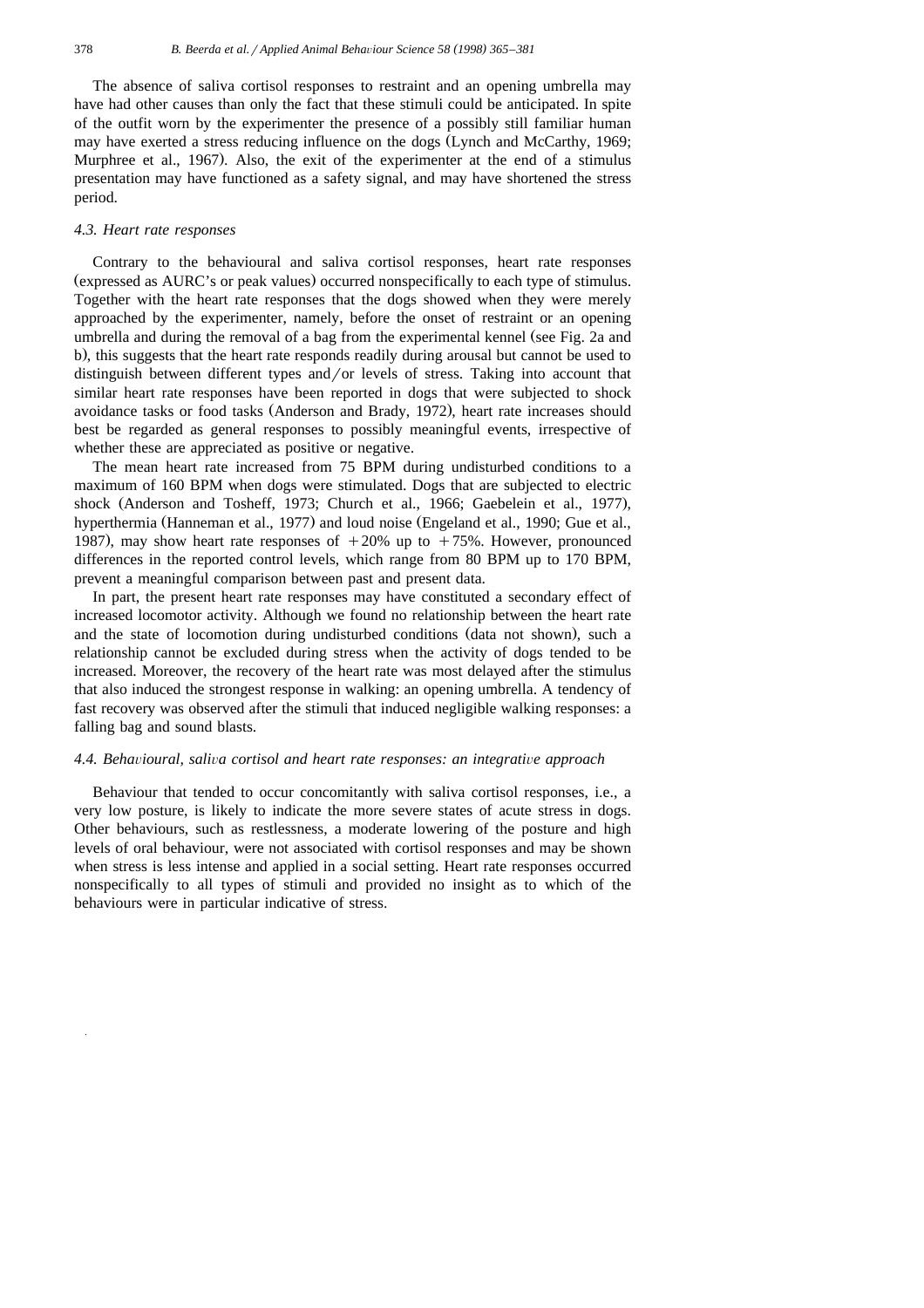Correlations among behavioural, saliva cortisol and heart rate parameters were never significant. This could be due to the pronounced individual variation in the stress responses.

# *4.5. The results in relation to the experimental design*

Short lasting sudden stimuli induced acute behavioural, saliva cortisol and heart rate responses in 10 dogs. The assumed aversive character of some stimuli (a falling bag, sound blasts and electric shocks) was confirmed by their capacity to induce saliva cortisol responses and a very low posture. The responses to the three other stimuli suggest that these were only moderately aversive at the most. Therefore, the nature of the present experiments was not such that they were stressful beyond doubt. This leaves room for alternative explanations of our behavioural findings. Since behavioural and heart rate responses were not accompanied by increases in saliva cortisol it cannot be excluded that other factors than stress may have induced responses in body shaking, oral behaviours, yawning, restlessness, and a lowering of the posture.

On the one hand, the interpretation of these behaviours as indicators of stress seems plausible since they occurred concomitantly with saliva cortisol responses or have been associated previously with situations that are likely to be aversive to dogs (Solomon and Wynne, 1953; Schwizgebel, 1982).

On the other hand, the two forms of restraint and the unfolding of an umbrella were all administered by a person in an outfit that may have been frightening to the dogs or not. Consequently, these treatments must not be viewed as merely restraint or a sudden opening of an umbrella, but as heterogenous stimuli that included important social cues. These cues could also induce submissive behaviours. Oral behaviours as well as lowering of the posture can also be interpreted as signs of submission.

In the present study six different stimuli were administered on different times over a period of only two days. Due to this experimental design, stimuli that were administered first may have affected the dogs' responses to the stimuli occurring later on, and that, even though the stimuli were administered in random order, the time of day may have biased our results. We found no indications that this was true. The time of day and the phase of the experiment did not significantly influence basal or response measurements (data not shown). However, it cannot be totally excluded that the reported responses to electric shocks are influenced by the experimental design.

The statistical analysis of the results did not include a correction for the number of parameters that had been studied. We rejected the use of the experimentwise error rate, which would have been far more conservative than the present comparisonwise error rate, because our primary target was not to validate a select number of behaviours that were hypothesized to indicate stress. Instead we wanted to distinguish possible stress behaviours from those that are not likely to be associated with stress.

In conclusion, behavioural parameters may help to identify acute stress in the dog, but they may be misinterpreted. Behavioural responses may differ between dogs, depending on the type of stimulus and a dog's individual characteristics. Adding physiological stress measurements, and the sampling of more than one individual per stressful situation, may help to prevent the misinterpretation of behaviours. Additional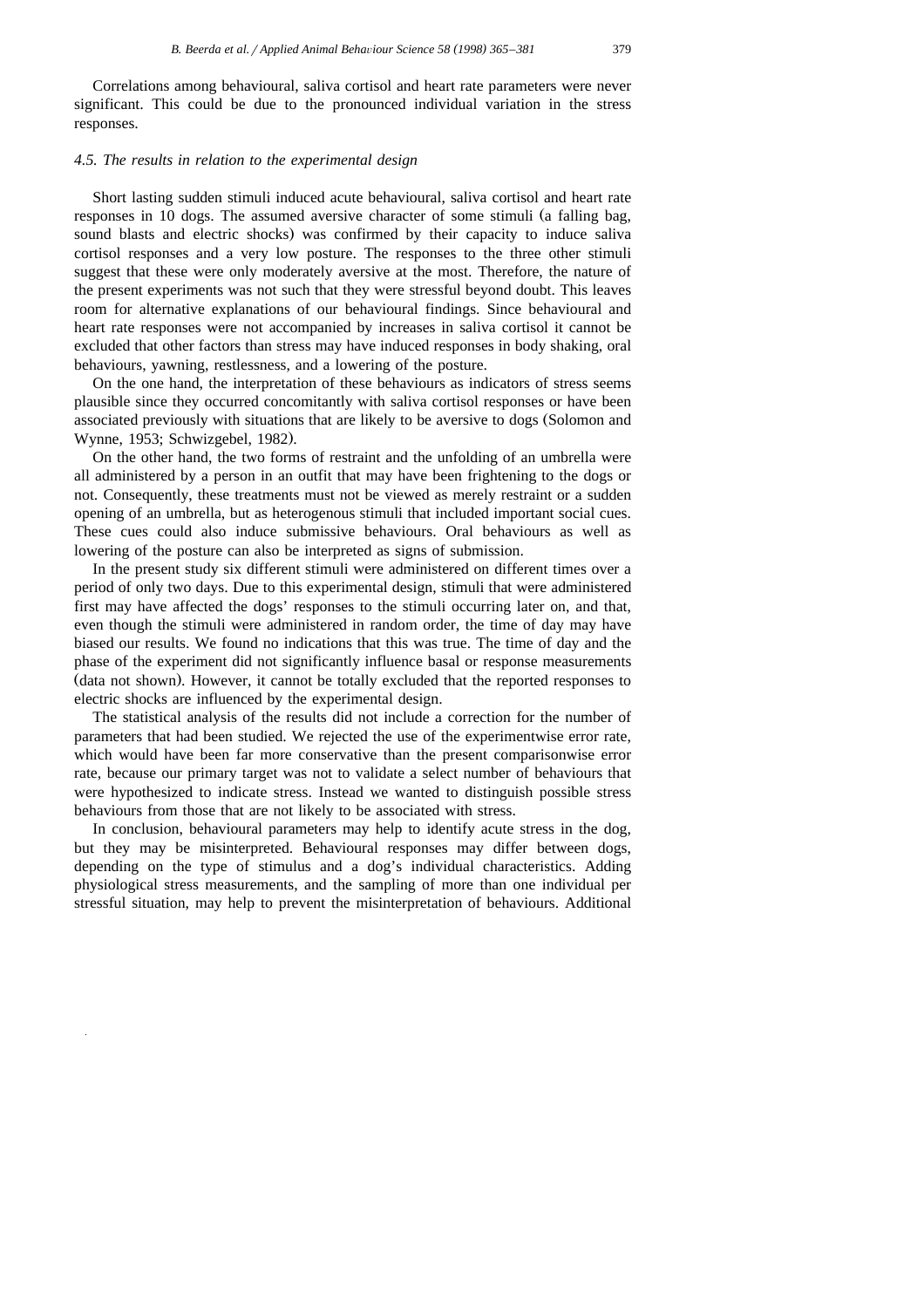experiments have been done to investigate if the behavioural parameters that were found to be associated with acute stress are useful for measuring chronic stress and, subsequently, may help to establish welfare problems in the dog. We will report on these studies in separate publications.

#### **Acknowledgements**

Students Desiree van Gils and Birgit van Gils helped in performing the experiments. The heart rate measurements were in part supported by Joris Robben. We are grateful for the technical assistance by Harry van Engelen and Ries Pel. The critical reading of the manuscript by Eleni Nikitopoulos is highly appreciated This work was supported by funds from the Ministry of Agriculture Nature and Fishery, the Sophia Vereeniging ter Bescherming van Dieren and the Bond tot Bescherming van Honden.

## **References**

- Anderson, D.E., Brady, J.V., 1972. Differential preparatory cardiovascular responses to aversive and appetitive behavioral conditioning. Cond. Reflex 7, 82–96.
- Anderson, D.E., Tosheff, J.G., 1973. Cardiac output and total peripheral resistance changes during preavoidance periods in the dog. J. Appl. Physiol.  $34$  (5),  $650-654$ .
- Assia, E., Epstein, Y., Magazanik, A., Shapiro, Y., Sohar, E., 1989. Plasma-cortisol levels in experimental heatstroke in dogs. Int. J. Biometeorol. 33, 85–88.
- Bueno, L., Gue, M., Fargeas, M.J., Alvinerie, M., Junien, J.L., Fioramonti, J., 1989. Vagally mediated inhibition of acoustic stress-induced cortisol release by orally administered  $\kappa$ -opioid substances in dogs. Endocrinology 124 (4), 1788-1793.
- Church, R.M., LoLordo, V., Overmier, J.B., Solomon, R.L., Turner, L.H., 1966. Cardiac responses to shock in curarized dogs: effects of shock intensity and duration, warning signal, and prior experience with shock. J. Comp. Physiol. Psychol.  $62$  (1), 1-7.
- Clower, B.R., Andy, O.J., Montalvo, M., Peeler, D., 1979. The hippocampus and stress induced 17-OHCS elevations. Pav. J. Biol. Sci. 14 (2), 86-91.
- Corson, S.A., 1971. Pavlovian and operant conditioning techniques in the study of psychosocial and biological relationships. Society, stress and disease 1, 7–21.
- Deputte, B.L., 1994. Ethological study of yawning in primates: I. Quantitative analysis and study of causation in two species of old world monkeys (Cercocebus albigena and *Macaca fascicularis*). Ethology 98, 221–245.
- Dess, N.K., Linwick, D., Patterson, J., Overmier, J.B., 1983. Immediate and proactive effects of controllability and predictability on plasma cortisol responses to shocks in dogs. Behav. Neurosci. 97 (6), 1005–1016.
- Engeland, W.C., Miller, P., Gann, D.S., 1990. Pituitary-adrenal adrenomedullary responses to noise in awake dogs. Am. J. Physiol. 258, R672–R677.
- Gaebelein, C.J., Galosy, R.A., Botticelli, L., Howard, J.L., Obrist, P.A., 1977. Blood pressure and cardiac changes during signalled and unsignalled avoidance in dogs. Physiol. Behav. 19, 69–74.
- Galosy, R.A., Clarke, L.K., Mitchell, J.H., 1979. Cardiac changes during behavioural stress in dogs. Am. J. Physiol. 236 (5), H750-H758.
- Gue, M., Alvinerie, M., Junien, J.L., Bueno, L., 1989a. Stimulation of  $\kappa$ -opiate receptors in intestinal wall affects stress-induced increase of plasma cortisol in dogs. Brain Res. 502, 143–148.
- Gue, M., Fioramonti, J., Frexinos, J., Alvinerie, M., Bueno, L., 1987. Influence of acoustic stress by noise on gastrointestinal motility in dogs. Dig. Dis. Sci. 32, 1411–1417.
- Gue, M., Honde, C., Pascaud, X., Junien, J.L., Alvinerie, M., Bueno, L., 1988. CNS blockade of acoustic stress-induced gastric motor inhibition by  $\kappa$ -opiate agonists. Am. J. Physiol. 254, G802–G807.